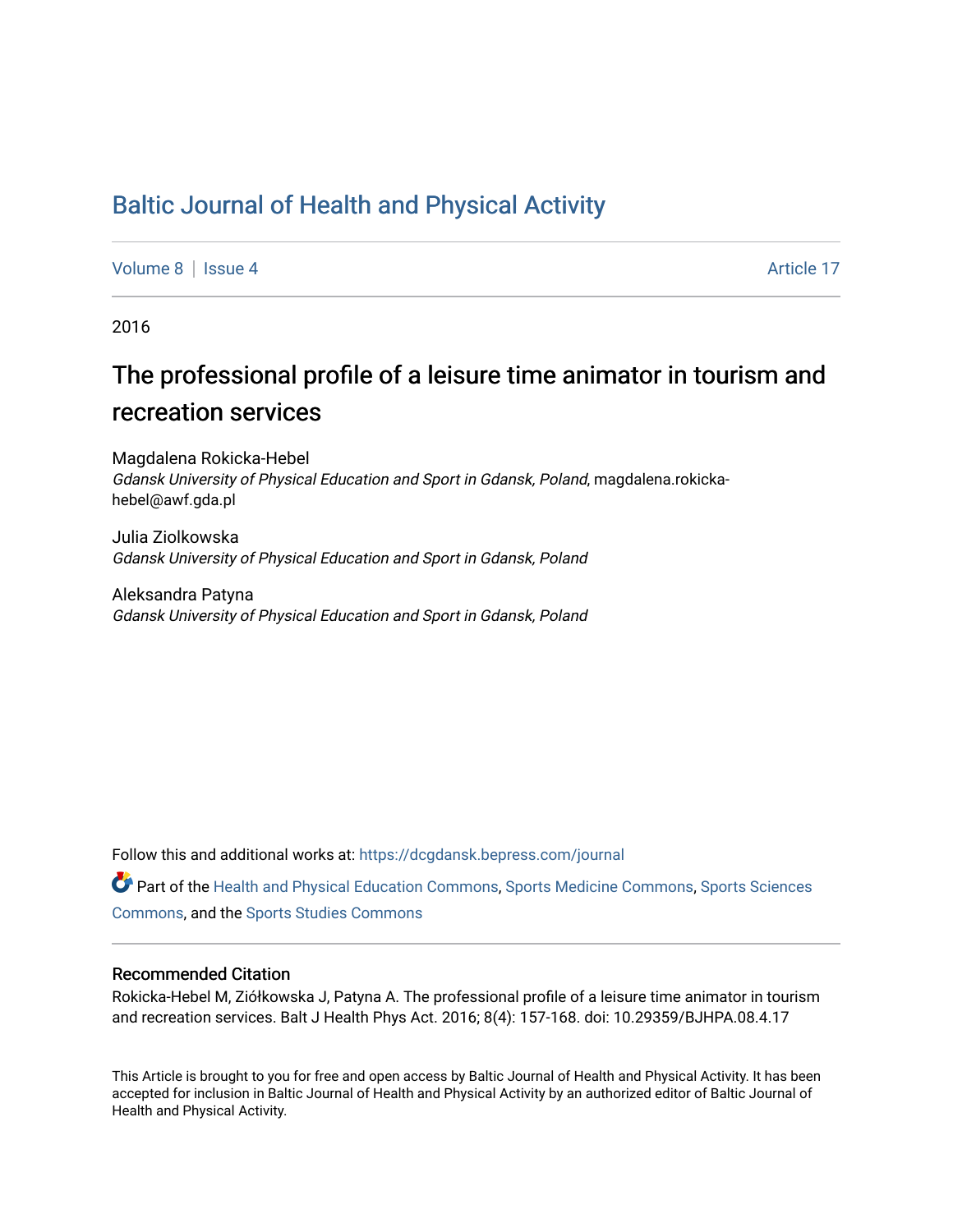#### **ORIGINAL**

**Authors' Contribution: A** Study Design **B** Data Collection **C** Statistical Analysis **D** Data Interpretation **E** Manuscript Preparation **F** Literature Search **G** Funds Collection

## **The professional profile of a leisure time animator in tourism and recreation services**

#### **Magdalena Rokicka-Hebel ABCDEF, Julia Ziółkowska CDEF, Aleksandra Patyna ABCDF**

Gdansk University of Physical Education and Sport in Gdansk, Poland

| abstract                |                                                                                                                                                                                                                                                                                                                                                                                                                |
|-------------------------|----------------------------------------------------------------------------------------------------------------------------------------------------------------------------------------------------------------------------------------------------------------------------------------------------------------------------------------------------------------------------------------------------------------|
| <b>Background</b>       | Leisure time animation services are a common feature of packages provided by tour<br>operators and hotels. In Poland this type of service is still treated as novelty.<br>The purpose of this study is to identify the important elements of the professional<br>profile of a leisure time animator in order to support the introduction of these<br>services in Poland.                                       |
| <b>Material/Methods</b> | Research based on a diagnostic survey method was used. 100 tourists and 100 animators<br>participated in the survey. Two separate on-line questionnaires were prepared for each group<br>of respondents.                                                                                                                                                                                                       |
| <b>Results</b>          | The results of the survey show that the expectations of tourists towards animators are<br>higher than the predispositions declared by animators; they also indicate which attitudes<br>and skills of a leisure time animator are the most important for each surveyed group.                                                                                                                                   |
| <b>Conclusions</b>      | The study shows that there are several differences between tourists and animators<br>concerning their abilities and personal traits. In addition, the study points out that leisure<br>time animation services are still not very popular among Polish tourists. A model of a<br>professional leisure time animator is presented to help Polish hoteliers in introducing<br>animation services in their offer. |
| Key words               | Leisure time animator, professional profile, tourism, recreation, tourism market                                                                                                                                                                                                                                                                                                                               |

#### **article details**

| <b>Article statistics</b>    | Word count: 4,668; Tables: 1; Figures: 1; References: 31                                                                                                                                                                                                                                                                                                                                                                                                                                                                                                                                                                                                                                                                                                                                             |  |  |
|------------------------------|------------------------------------------------------------------------------------------------------------------------------------------------------------------------------------------------------------------------------------------------------------------------------------------------------------------------------------------------------------------------------------------------------------------------------------------------------------------------------------------------------------------------------------------------------------------------------------------------------------------------------------------------------------------------------------------------------------------------------------------------------------------------------------------------------|--|--|
|                              | Received: March 2015; Accepted: September 2016; Published: December 2016                                                                                                                                                                                                                                                                                                                                                                                                                                                                                                                                                                                                                                                                                                                             |  |  |
| <b>Full-text PDF:</b>        | http://www.balticsportscience.com                                                                                                                                                                                                                                                                                                                                                                                                                                                                                                                                                                                                                                                                                                                                                                    |  |  |
| Copyright                    | © Gdansk University of Physical Education and Sport, Poland                                                                                                                                                                                                                                                                                                                                                                                                                                                                                                                                                                                                                                                                                                                                          |  |  |
| Indexation:                  | AGRO, Celdes, CNKI Scholar (China National Knowledge Infrastructure), CNPIEC, De Gruyter - IBR (International<br>Bibliography of Reviews of Scholarly Literature in the Humanities and Social Sciences), De Gruyter - IBZ<br>(International Bibliography of Periodical Literature in the Humanities and Social Sciences), DOAJ, EBSCO - Central<br>& Eastern European Academic Source, EBSCO - SPORTDiscus, EBSCO Discovery Service, Google Scholar, Index<br>Copernicus, J-Gate, Naviga (Softweco, Primo Central (ExLibris), ProQuest - Family Health, ProQuest - Health &<br>Medical Complete, ProQuest - Illustrata: Health Sciences, ProQuest - Nursing & Allied Health Source, Summon<br>(Serials Solutions/ProQuest, TDOne (TDNet), Ulrich's Periodicals Directory/ulrichsweb, WorldCat (OCLC) |  |  |
| <b>Funding:</b>              | This research received no specific grant from any funding agency in the public, commercial, or not-for-profit<br>sectors.                                                                                                                                                                                                                                                                                                                                                                                                                                                                                                                                                                                                                                                                            |  |  |
| <b>Conflict of interest:</b> | Authors have declared that no competing interest exists.                                                                                                                                                                                                                                                                                                                                                                                                                                                                                                                                                                                                                                                                                                                                             |  |  |
| <b>Corresponding author:</b> | Dr Magdalena Rokicka-Hebel; Gdansk University of Physical Education and Sport in Gdansk, Dep. of Recreational<br>Sports Kazimierza Gorskiego St. 1, 80-336 Gdansk; phone: +4858 5547308;<br>e-mail: magdalena.rokicka-hebel@awfis.gda.pl                                                                                                                                                                                                                                                                                                                                                                                                                                                                                                                                                             |  |  |
| <b>Open Access License:</b>  | This is an open access article distributed under the terms of the Creative Commons Attribution-Non-commercial<br>4.0 International (http://creativecommons.org/licenses/by-nc/4.0/), which permits use, distribution, and<br>reproduction in any medium, provided the original work is properly cited, the use is non-commercial and is<br>otherwise in compliance with the license.                                                                                                                                                                                                                                                                                                                                                                                                                 |  |  |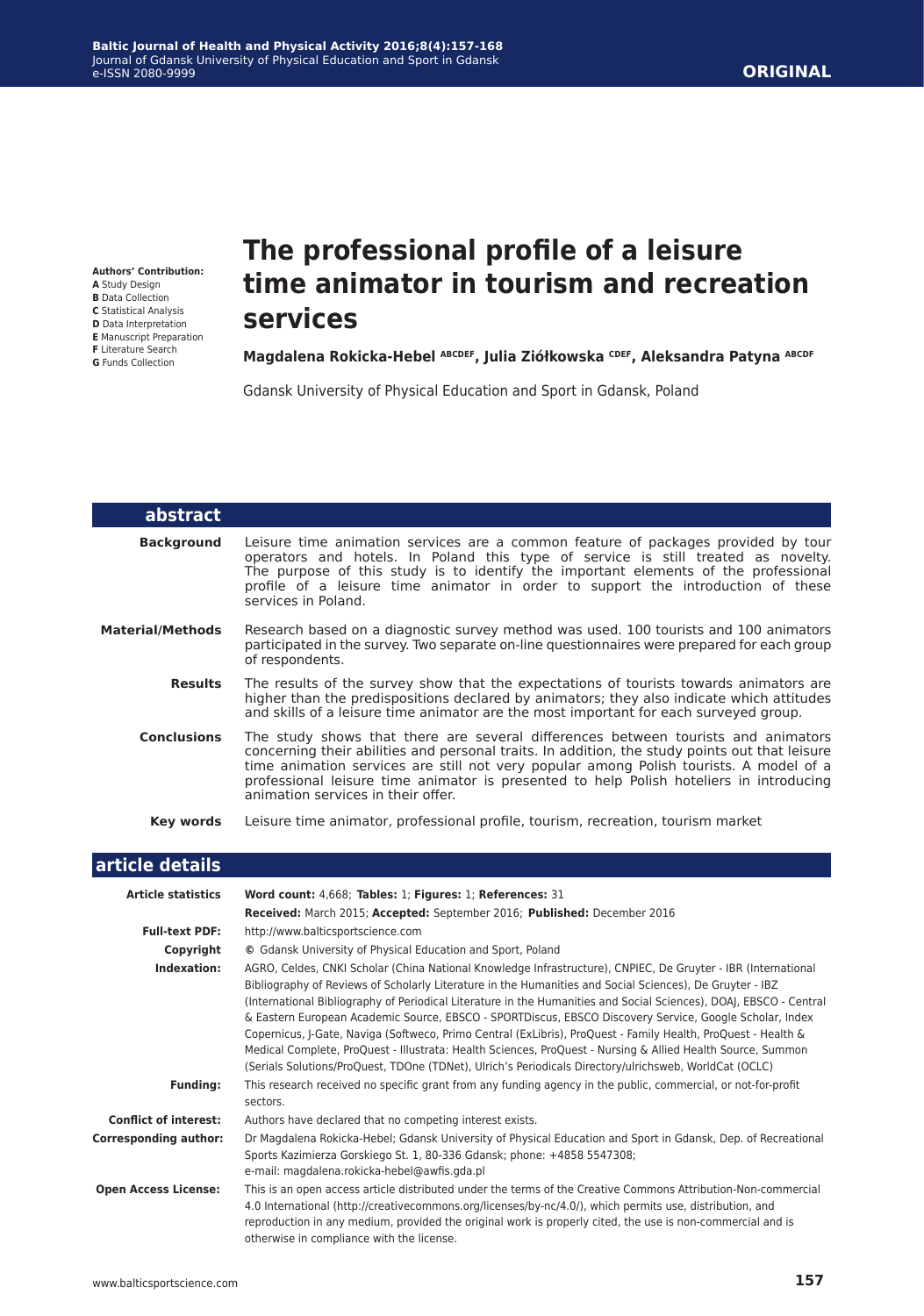## **introduction**

Tourism plays an important role in the dynamic changes undergoing in many aspects of contemporary reality; participation in tourism activities has an important influence on people's behaviour, personality and identity. A substantial part of our time is dedicated to leisure and tourism activities. Although many people tend to organize holidays by themselves, there is a large group of tourists who use the services of travel agencies, tour operators and hotels to facilitate this task. The contemporary tourism product does not stand only for accommodation, gastronomy and occasional leisure or cultural activities; it involves many additional services including hotel animation. The presence of leisure time animators is now a fixed element of the services provided by most hotels in the world. It is an especially important element of the all-inclusive offer, where free-time animation is accounted for, together with accommodation and food services. Animation programs are also an element of cruises, where large-scale stages and entertainment venues give passengers a possibility to participate in evening shows, cabarets or musicals [1]. Animators are also involved in providing day-time activities like games and contests. In hotels leisure time animators are named "Hotel Animator", "Entertainer" or "Guest Relations Officer" [2]. The responsibilities of animators employed in hotels include: "leisure time organisation, moderating evening programmes and shows, creating animation programs, informing guests of hotel and tourist attraction offerings, advising guests about animation programs and taking care of guests with proper programme selection" [3:267]. It is interesting to notice that for potential guests in the process of selecting a destination and accommodation, factors of excellence and special care (resulting from high quality animation programmes) are more important than the traditional sun, sea and sand elements [4].

In Poland, leisure time animation is not very common. It is still considered as a luxurious service both by hotel owners and by other accommodation professionals who are not willing to employ animators to provide leisure time activities. This situation is different in most western European destinations, where leisure time animation is a fixed element of everyday activity programmes. The lack of interest in animation services among Polish accommodation providers is due to a short season dependent mostly on weather conditions. In addition, the quality of tourism and leisure infrastructure in many Polish destinations still needs improvement. The situation is different among tour operators and travel agencies operating on the tourism market in Poland. Their offer of outbound holiday packages is rich in hotel animation programmes. There is a possibility that the contemporary Polish customer, observing the services provided by foreign hotels, will influence the local market. We can expect that free time animation will soon be a common service in the offer of hotels in Poland and will help to attract and keep the customers [5].

Introducing animation programmes in hotels and other accommodation venues does not generate severe costs but it can add great value and attractiveness. Accommodations with leisure time services are leaders on the market. Not only do these services improve the quality of the offer but they also have a positive influence on the tourist's psycho-physical well-being. It is important to notice that a satisfied, willing to come-back client will have a positive effect on the economic situation of hotel owners. A well-performed leisure time animation gives long-term positive effects [1]. In order to discuss the professional profile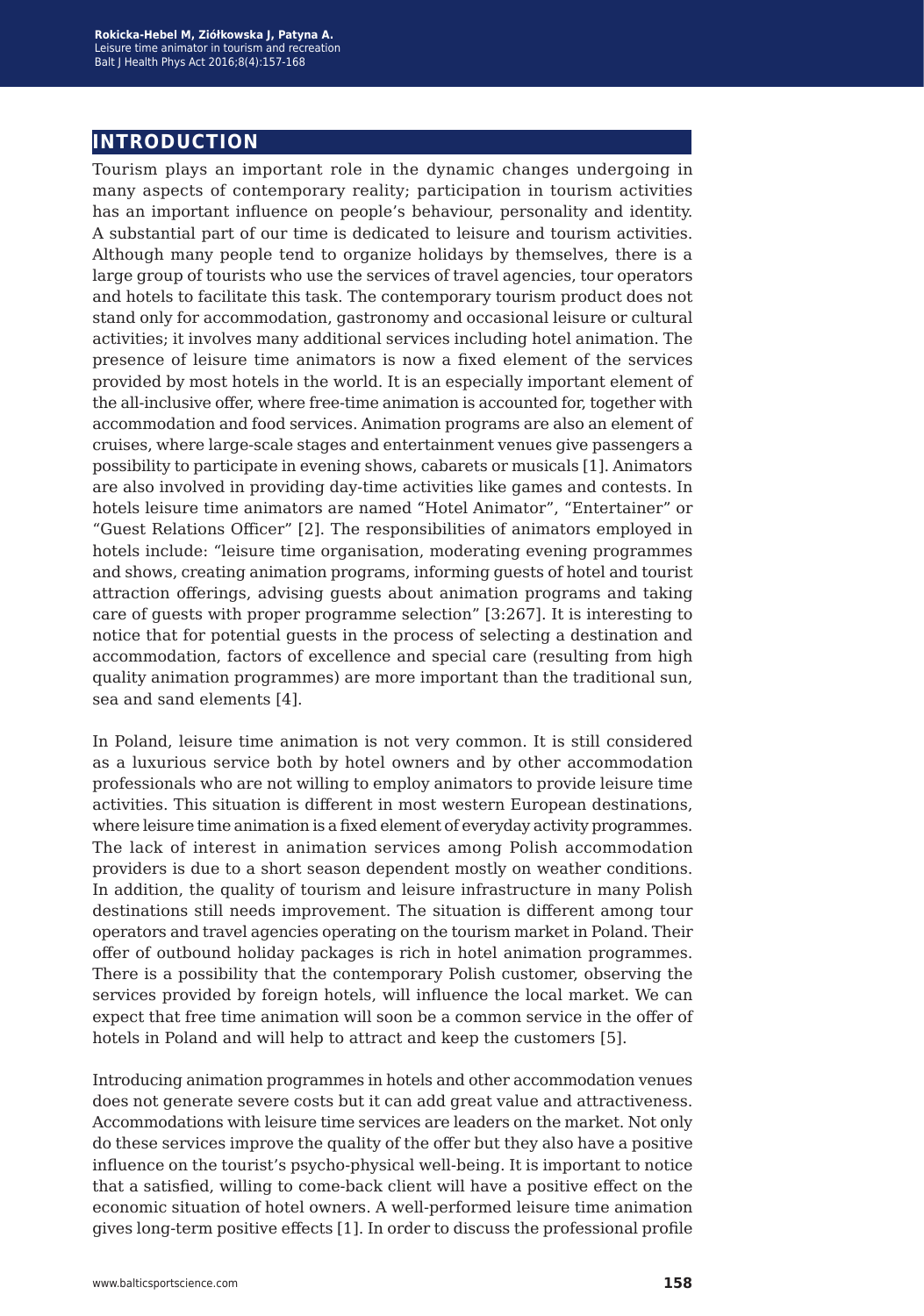of a leisure time animator, there is a need to present the basic characteristics of this profession as well as the theoretical considerations presented in the literature.

The profession of leisure time animator is based on practical knowledge, but it also requires engagement, commitment and a unique set of qualities. Personality is one of the very important characteristics of a leisure time animator. According to Hall and Lindzey [6], it is possible to group the different meanings of the term "personality" in two main areas. Each of these areas can be found in the profile of a leisure time animator. The first area includes interpersonal skills and communication abilities. In this area, a leisure time animator will have a possibility to use his ability to create positive reactions among different people and in different circumstances. In the second area personality is understood as the most clear and characteristic impression an animator gives to other people [7, 8]. Animators willing to work in well-known tourist destinations need to fulfil several requirements according to the role played and the form of animation being performed:

- Kids Entertainers animators for the youngest participants.
- Young and Sports Entertainers animators for school youth and young people.
- Show Entertainers animators responsible for artistic performances, shows and cabarets.
- All-round Entertainers animators capable of performing each of the roles mentioned before. They are the most needed professionals on the tourism market [9].

Among the many qualities of an animator we can name the ability to engage in contact and to communicate with others as well as the ability to plan the tourists' free time in a way to fully satisfy their needs. Working in free time animation can be a part-time job, but in destinations with an extended tourist season it is a year-round occupation. The best animators have a good chance to receive interesting job opportunities from high category hotels.

It is crucial for a true and good leisure time animation candidate to encourage tourists to participate in activities. This quality is based on optimism, energy and creativity. Leisure time animators are responsible for the unforgettable time tourists spend during their holidays. The perfect free time animator has to be cordial and available, with a high level of personal culture and in a good physical and psychological condition [1].

The animator guides the participants into the various possibilities in offer and in addition helps them interact with each other. Hiring of animators requires special attention; as stated by Tekin, each animator should be a leader, educator, instructor, organizer and activator [10]. According to Tekin and Zorba, the basic qualities of animation personnel in resorts include leadership abilities, hospitality, mentality, knowledge of foreign languages, communication skills, knowledge of animation (theoretical and practical), adjustment to new situations and knowledge about the culture of the region [11]. Tekin further expands the set of characteristics of a professional leisure time animator by naming the attributes of an effective animator. In his opinion each animator should: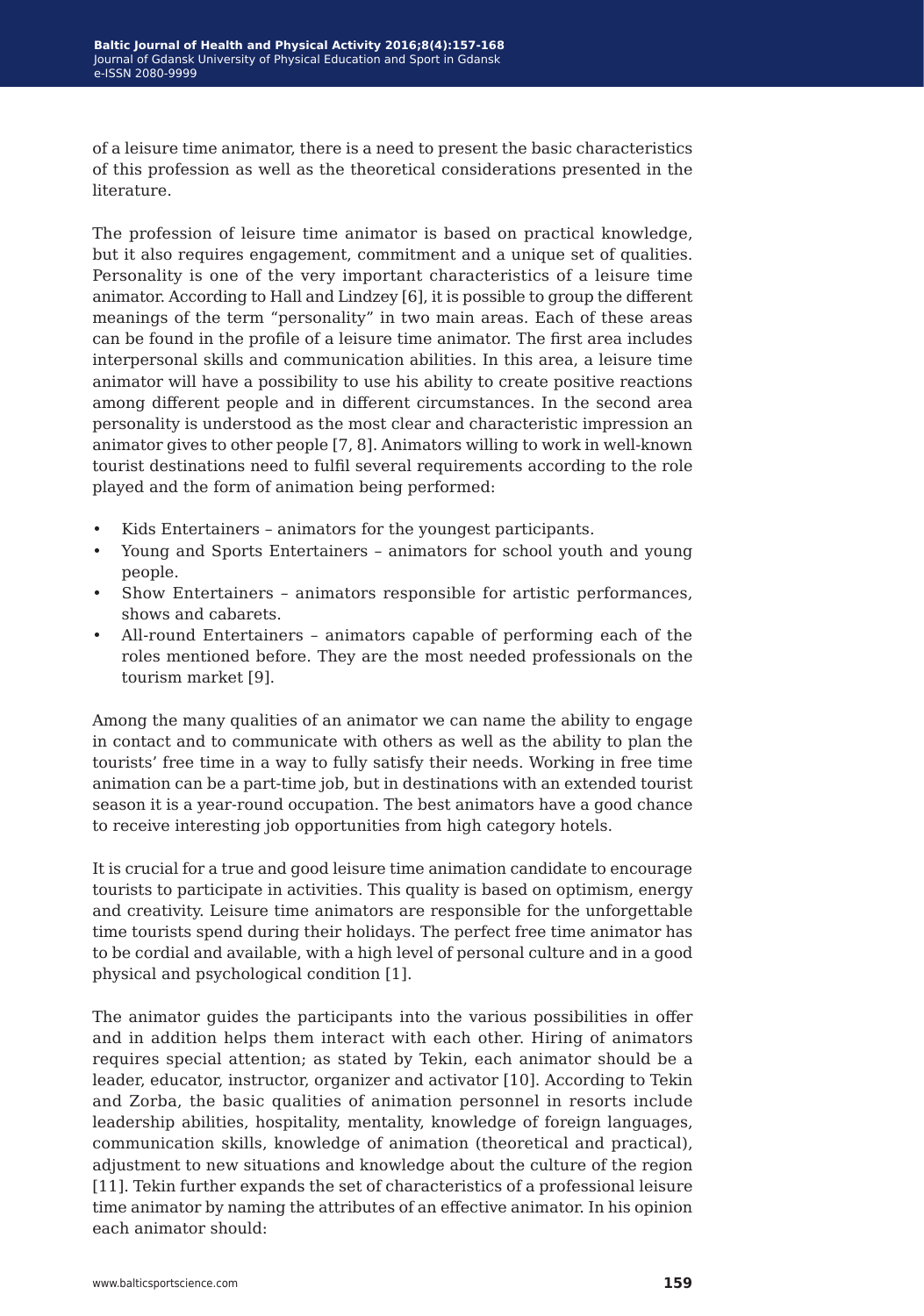- be likeable, genial, tolerant, forbearing, trustworthy, contemporary, humanist;
- have an excellent communication and perception skill and a sense of humour;
- represent the group, the establishment, and the country;
- be devoted to the establishment from the heart;
- be a source of information:
- consider both formal and informal relations;
- have the skills to teach and demonstrate the activities;
- have the ability to solve problems;
- notice that the guests are from different nationalities and have different cultures;
- be open-minded and objective [10].

Experience is an important asset when hiring a candidate for the position of an animator. Companies hire animators for the period of three to four months, and during this time they are employed abroad. For that reason it is important for them to fulfil all the requirements from the beginning. Some companies organize additional courses to verify and improve the skills of hired animators. During these courses candidates take part in sport activities, learn dance animations choreography and practice the performance of games and plays offered for tourists. The animator has to be a well-organized and responsible person. Once in the destination, they have to take care of all the work-related activities on their own. They are also the representatives of the hotel and of the animation company that hires them; for that reason, their image has to be perfect [7]. In case of critical events, the animator has to evaluate the situation and react appropriately. They need to be patient and calm in order to solve or appease conflicts if needed. The position of leisure time animator is not suitable for people who are shy, prone to stress or with low self-esteem [13]. A good knowledge of at least one foreign language is an important asset for an animator. Leisure time activities are open for all tourists. It is impossible to predict or assume in which language the participants will communicate.

Self-presentation is an important element of the professional profile of a leisure time animator. People tend to yield to eye perception, and first impression plays a key role in the way we are seen by other people. Animators have to accept themselves and their appearance, which is crucial in every job performance and in everyday life. Other characteristics that create our image in the eyes of others are: the tone of our voice, eye contact, the way we express ourselves and gesticulation. The ability to communicate and to receive non-verbal communication is very helpful in the performance of leisure time animation activities [1]. Among the criteria that need to be assessed during the recruitment process of a leisure time animator, Lazanski proposed: common knowledge, personality, organisational skills, abilities and communication skills [3]. Communication skills based on information exchange (receiving and transmitting information) are very important in the work of every animator. Monologue, dialogue and artistic expression are the core elements of communication during animation [14].

In view of the above, the aim of the study was to determine the essential personality traits and professional predispositions of a leisure time animator on the tourism market in Poland. In order to obtain a complex image of these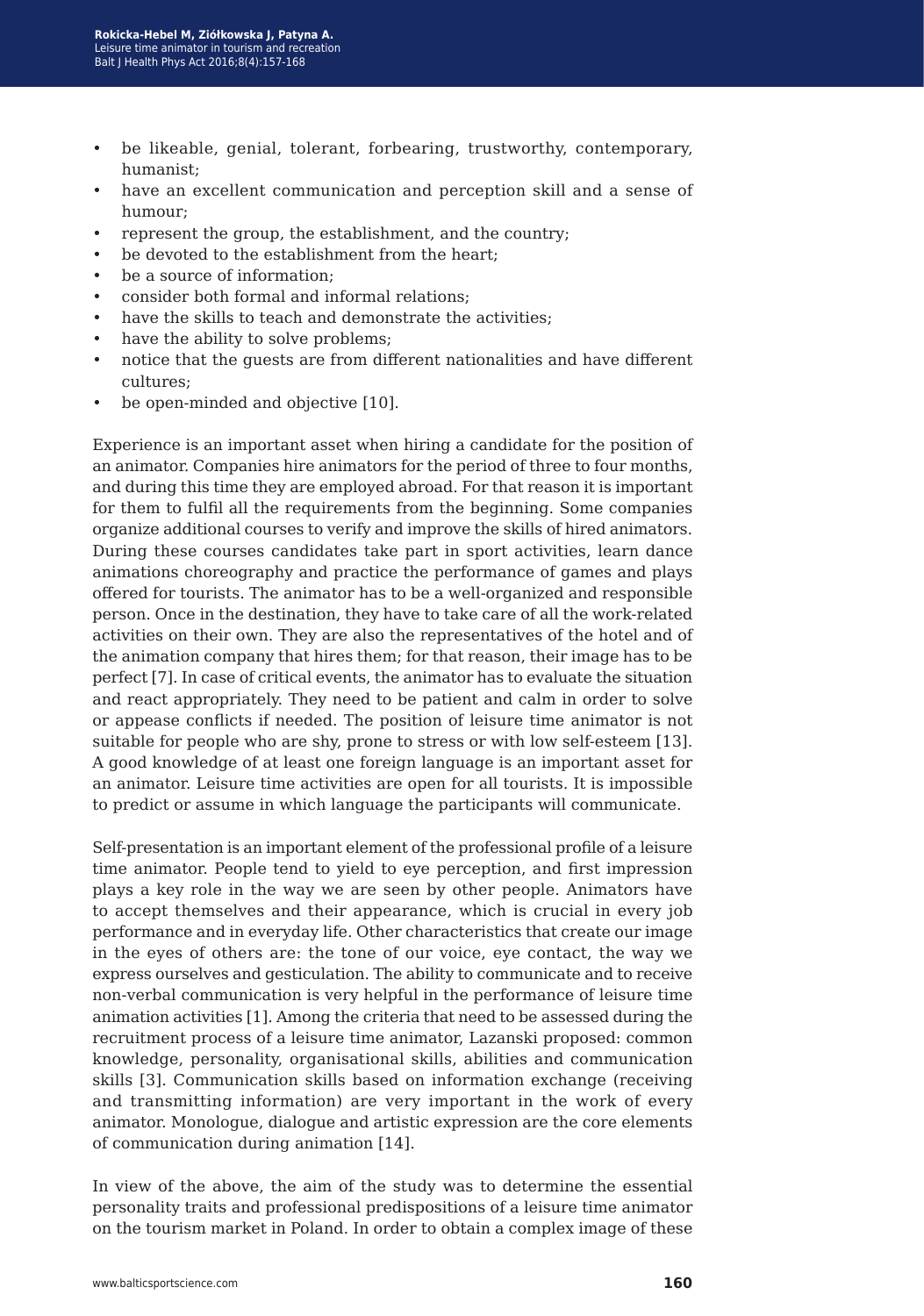characteristics, the research concentrated on two groups of respondents: the tourists and the animators. Based on the results an exemplary model of the professional profile of leisure time animator in a hotel is presented. The main research problem of the study was to identify whether there are differences between tourists and animators in perceiving the profile of a professional animator. The conduct of this study was based on the following research questions:

What is the level of interest concerning leisure time animation among tourists?

What courses and trainings have been completed by the surveyed leisure time animators?

What are the traits of a leisure time animator in the tourists' opinion?

How do leisure time animators estimate their own personality traits?

#### **material and methods**

The research was based on a diagnostic survey method, which is often used in physical education and tourism research. It is an appropriate method to characterize the current and future behaviour and activity of a given group [15].

The subject group comprised tourists and leisure time animators. Each group answered a different questionnaire prepared for the purpose of this study. The questionnaires were available on-line via a private, direct link. Leisure time animators were reached throughout special professional groups in social media covering employees of different tour operators. Tourists were reached throughout social media as well, but they were selected regarding their age, family status and experience of leisure time animation services abroad and in Poland.

The questionnaire dedicated to tourist focused on three subjects: the availability of leisure time animators at the destination, the level of interest tourists had in the service of leisure time animators and the traits and abilities expected by tourists regarding leisure time animators' work.

Answers to those questions helped to determine the expectations that responding tourists had regarding leisure time animators, including their most significant professional predispositions.

The questionnaire dedicated to leisure time animators was aimed at gathering information concerning the professional career path of young animators. A part of the questions concentrated on self-evaluation of the respondents' personal traits and skills. Answers to this questionnaire helped to characterize the actual professional profile of a leisure time animator. In total 200 respondents, 100 per each questionnaire, participated in the research. The detailed results of both questionnaires will be presented in the following sections.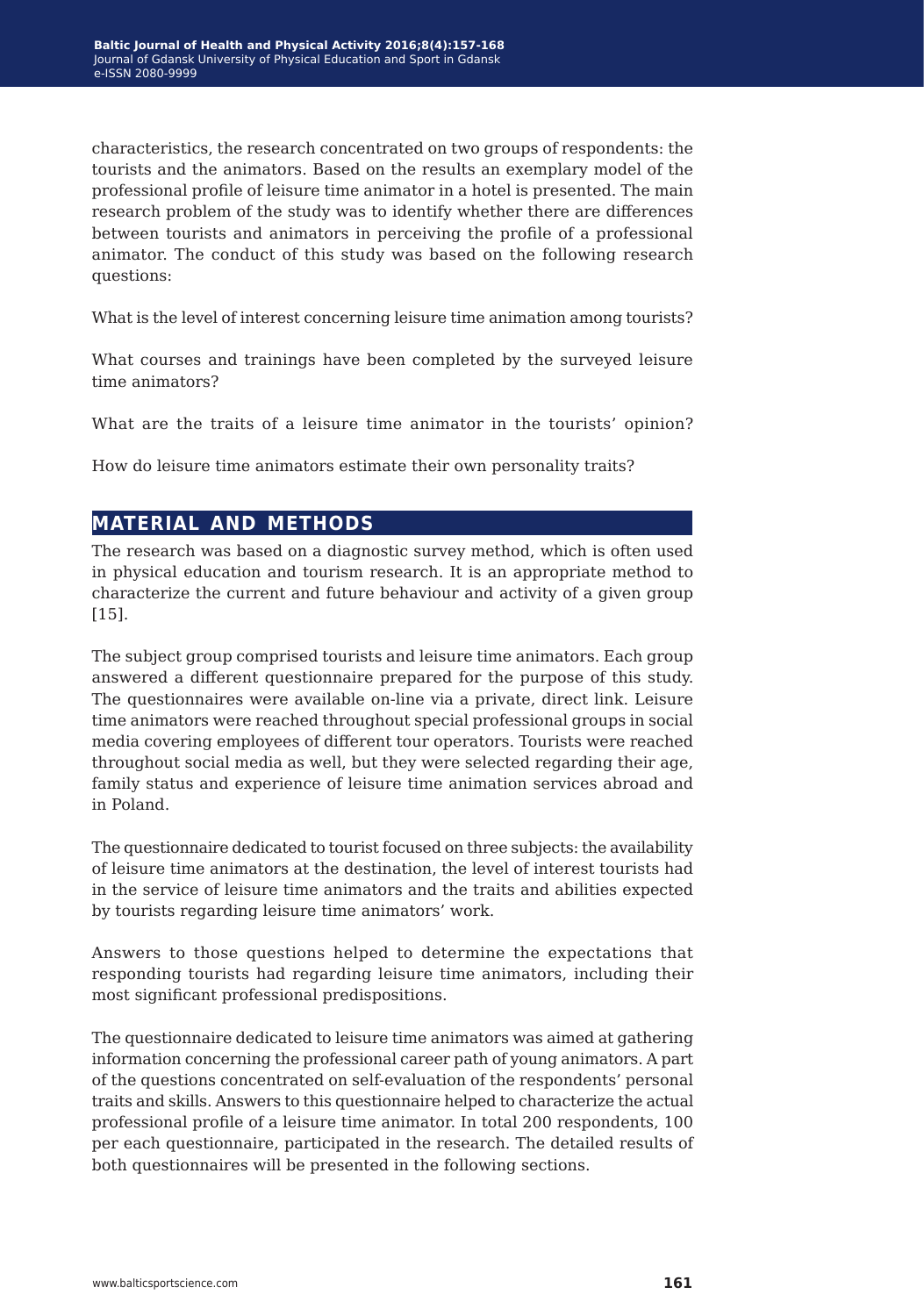### **results**

Among the surveyed animators 38% are current or former students of the tourism and recreation field. 11% studied pedagogy. Other fields of study indicated by respondents were physical education, management and international relations (4% of respondents for each field). 39% of respondents indicated other fields of study (without naming them).

Most of the surveyed animators (89%) have completed a leisure time animation training course. It has to be noted that candidates willing to work for the most important leisure time animation providers are required to present a course certificate. Respondents were graduates of leisure time animation courses offered by different companies active on the Polish tourism market. 81% of the respondents took part in a first aid training course during their leisure time animation training. Respondents noted that there was a better job opportunity on foreign markets than in Poland. Regarding employment choices 38% of the respondents chose job opportunities abroad versus 10% for domestic jobs. Almost 40% of animators declared that the vacancies available in Poland are only temporary ones.

Almost half of the respondents (46%) declared they had knowledge of the English language, other foreign languages mentioned by respondents were: German (21%), Spanish (12%), French and Russian (respectively 6%), Italian (5%) and other languages (4%).

More than half of the surveyed tourists (57%) spend their holidays in Poland; 43% of respondents travelled abroad. During their holiday 40% of tourists had an interaction with a leisure time animator. More than half (57%) did not use the services of a leisure time animator, 3% of respondents did not know that there was a leisure time animation service provided in their place of stay.

When planning their holiday trip, respondents never (26%) or rather not (41%) take into account the presence of a leisure time animator at the destination. Only 9% declared that the availability of animation services was always as important for them as other services.

70% of the surveyed tourists declared that leisure time animation was more common abroad than in Poland; 24% declared that the availability of leisure time animation services was comparable.

One of the aims of the study was to confront the image of a professional animator in the eyes of tourists and animators themselves. Both groups of respondents were asked the same questions concerning the personality traits and abilities of leisure time animators. The set of personal traits of leisure time animators subject to evaluation included: energy, smiling attitude, openness towards others, responsibility, availability and readiness to help. Artistic predispositions and physical fitness were evaluated as well.

The first trait put into consideration was the animators' energy. Being always energetic was declared by the largest group of animators (45%). 40% declared that they are almost always energetic, 15% of animators are energetic only from time to time. According to 65.4% of the surveyed tourists, animators should always be energetic. 23.1% of tourists declared that animators should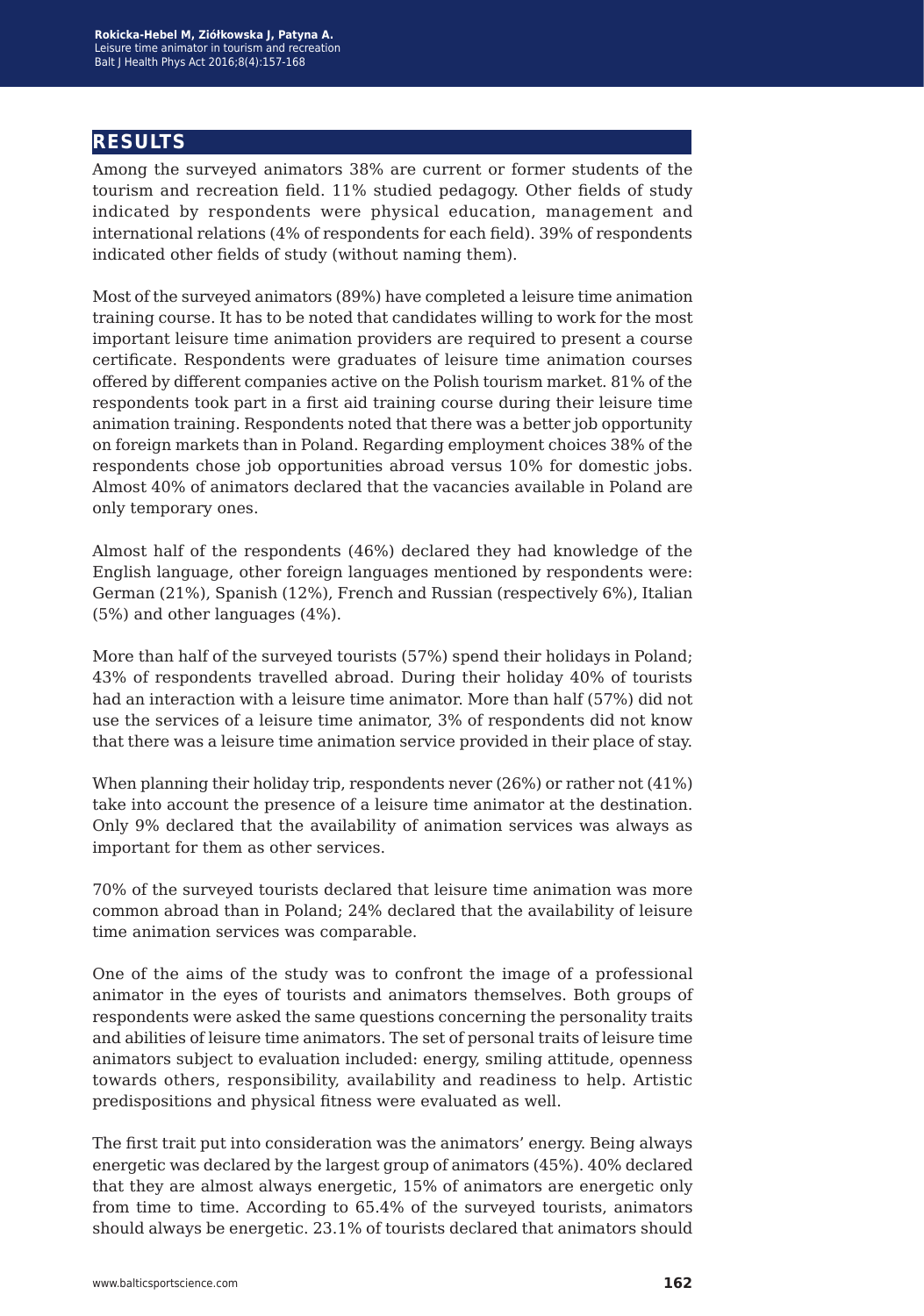usually be energetic; only for 6.7% of tourists this should be from time to time, and for almost 3% never.

Half of leisure time animators say that they are always smiling, almost 40% of the animators smile very often, only 10% do this rarely. A significant majority of tourists (75%) would like the animators to always smile, for 16.3% the animator should usually smile. According to 5% of tourists, the animator does not need to smile at all.

Among surveyed animators, 50% evaluate themselves as always open to other people, 30% declared that they are usually open, and 18% that they are open only sometimes. According to 69.2% of tourists, animators should always have an open attitude. For 21.2% this can occur usually, and for 3% of respondents respectively an open attitude can occur rarely or never.

More than half of the surveyed animators declared that they are always responsible. More than 30% declared "usually" and 10% of animators are responsible only sometimes. A considerable part of the surveyed tourists (64%) think that animators should always be responsible, for 25% of tourists this is important only usually. 5% think that an animator should be responsible only sometimes or never.

More than 40% of leisure time animators are usually available and 33% declare to be always ready for activities. 18.2% of animators declare to be available from time to time, 6.1% are almost never available and 2% never. According to 38.5% of tourists, animators should always be available; for 35.6% this can happen usually, and for 18.3% only rarely. 3.8% of the surveyed tourists consider respectively that animators could be available very rarely or never.

61% of animators declare that they are always ready to help others, 25% are helpful very often, 13% of animators declare to help others only rarely. In the opinion of 52.9% of surveyed tourists animators should always be ready to help, for 28.8% this could happen very often. For 12.5% of surveyed tourists animators should be ready to help only rarely, and for 4% they don't need to be helpful at all.

Another set of qualities evaluated by tourists and leisure time animators was vocal and dance abilities as well as physical fitness. 36.1% of animators declared that they are not talented vocally and they never sing; however, 27.8% say that they happen to sing, but very rarely. Some value their talent as average (15.55%); 13.4 % declare to be good at singing very often, 7.2% are sure of their vocal talent. For 33.7% of responding tourists, vocal abilities at an average level are sufficient for animation work. 28.8% declare that vocal talent is not always needed, 17.3% have a different opinion – they declare that an animator has to be able to sing very often. For 13.5% of tourists animators do not need to have the singing talent at all, but 6.7% expect the animator to be always vocally talented.

More than 30% of animators declare to have dance skills. 23.3% of animators stated that if needed they are able to prepare for dance animations. 20% of animators declare to lead dance animations despite a lack of dance skills. Almost 20% think they are good dancers but 7.1% evaluate their dance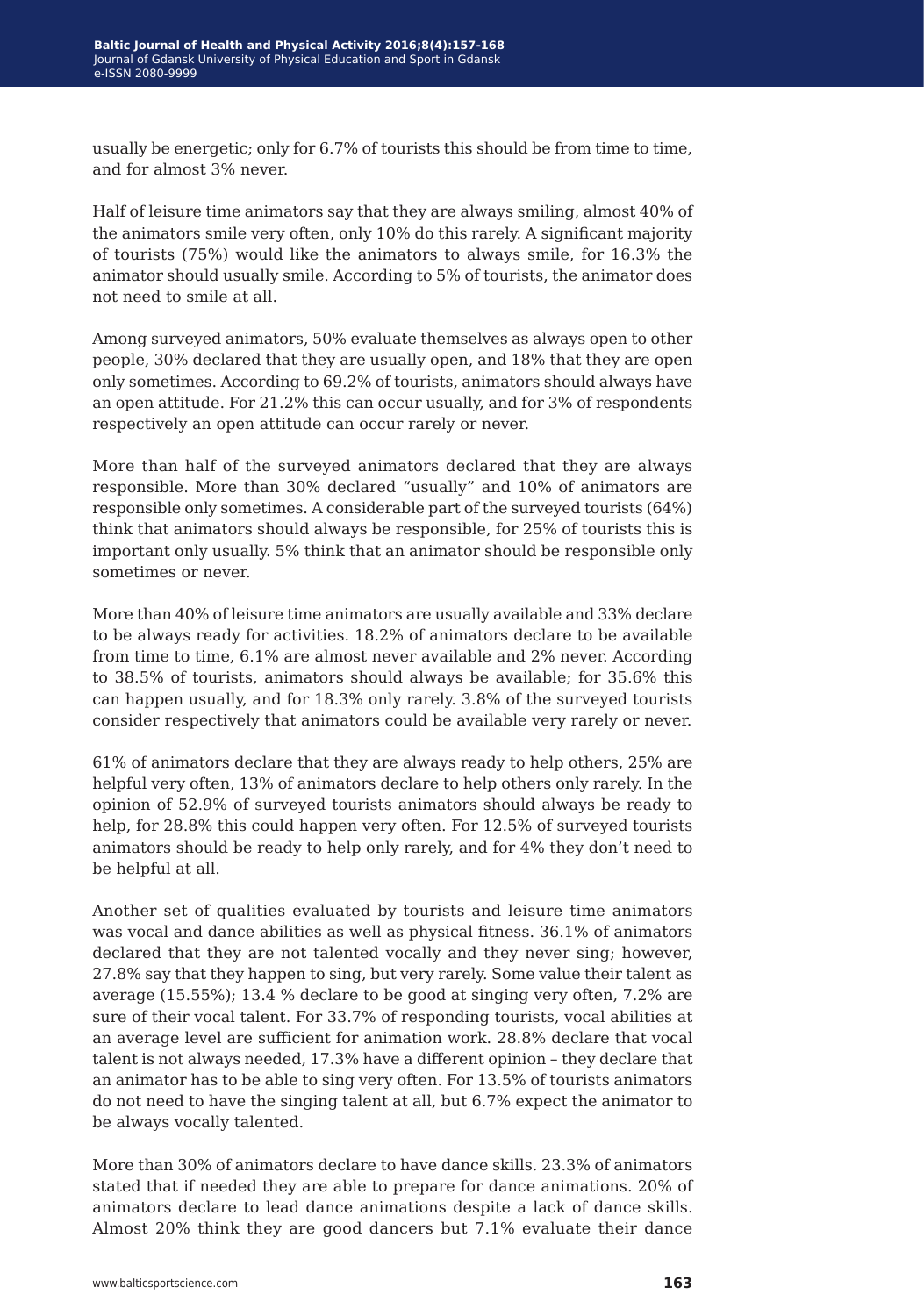skills as very low. In the opinion of 35.9% of surveyed tourists, a leisure time animator should show his/her dance abilities form time to time. Almost 20% of respondents think that the animator should usually be able to dance and 9.7% expect the animator to be always able to dance. For more than 25% of respondents the animator should always have dance abilities, for 9.7% of respondents he/she does not need to have these abilities at all.

35% of animators declare to be always in a good physical condition, more than 30% declare to be in a good physical condition very often. 27% of animators maintain an uneven level of physical shape. A small group of 5% of animators declare that they are very rarely able to maintain a good physical condition. For a quarter of responding tourists, the animator should always be fit, for 30.8% he/she should be fit very often. For another quarter of tourists the level of physical fitness of the animator depends of the animations he/she is leading. 16.3% of tourists declare that the leisure time animator could very rarely be fit, and for 3.8% of respondents he/she does not have to be fit at all.

#### **discussion**

The aim of the research was to evaluate the importance of a set of personal traits of leisure time animators and to present the dependencies regarding the expected professional profile of a leisure time animator from the point of view of tourists and leisure time animators. Another objective was to assess the basic characteristics of both surveyed groups. The results of the survey show that opinions concerning the choice of tourism destinations are divided among the surveyed tourists. More than a half (57%) chose Poland over a foreign destination. This decision is probably influenced by financial and organizational aspects. The survey shows that animation is still an undiscovered service among Polish tourists, especially for those who spend their holidays in Poland. The availability of animation services at destinations is important only for a small group of tourists, and tourists rarely notice the presence of animators at the destination. This fact may be the result of the previously mentioned lack of interest in this type of services or perhaps it is the effect of a lack of appropriate (and effective) promotion. An emphasis put on animation services in the promotion materials of hotels and resorts could result in greater satisfaction among clients. Lazanski noted that there is a trend (e.g. in the Sol Meril Hotel chain) showing that leisure activities and animation programmes are important if guests are to become repeat customers, resulting in higher profits for the company [3].

The research confirms that formal education in the field of tourism and recreation, in addition to training courses in animation, is valued in this type of services. In Winiarski's opinion each graduate from the tourism and recreation studies could become a leisure time animation if he/she is able to use verbal methods and his/her own example. By doing so, he/she should be able to practically lead an inexperienced person to undertake recreational or tourism activities [16]. Formation in the field of tourism and recreation is also a source of educative skills; as shown in a study undertaken by Wartecka-Ważyńska, in which she evaluated preparation for professional work of tourism and recreation graduates [17]. Educative skills are especially needed when the leisure time animator has to lead a programme with young participants. Studies undertaken in Bulgaria by Deliverska show that the most common field of study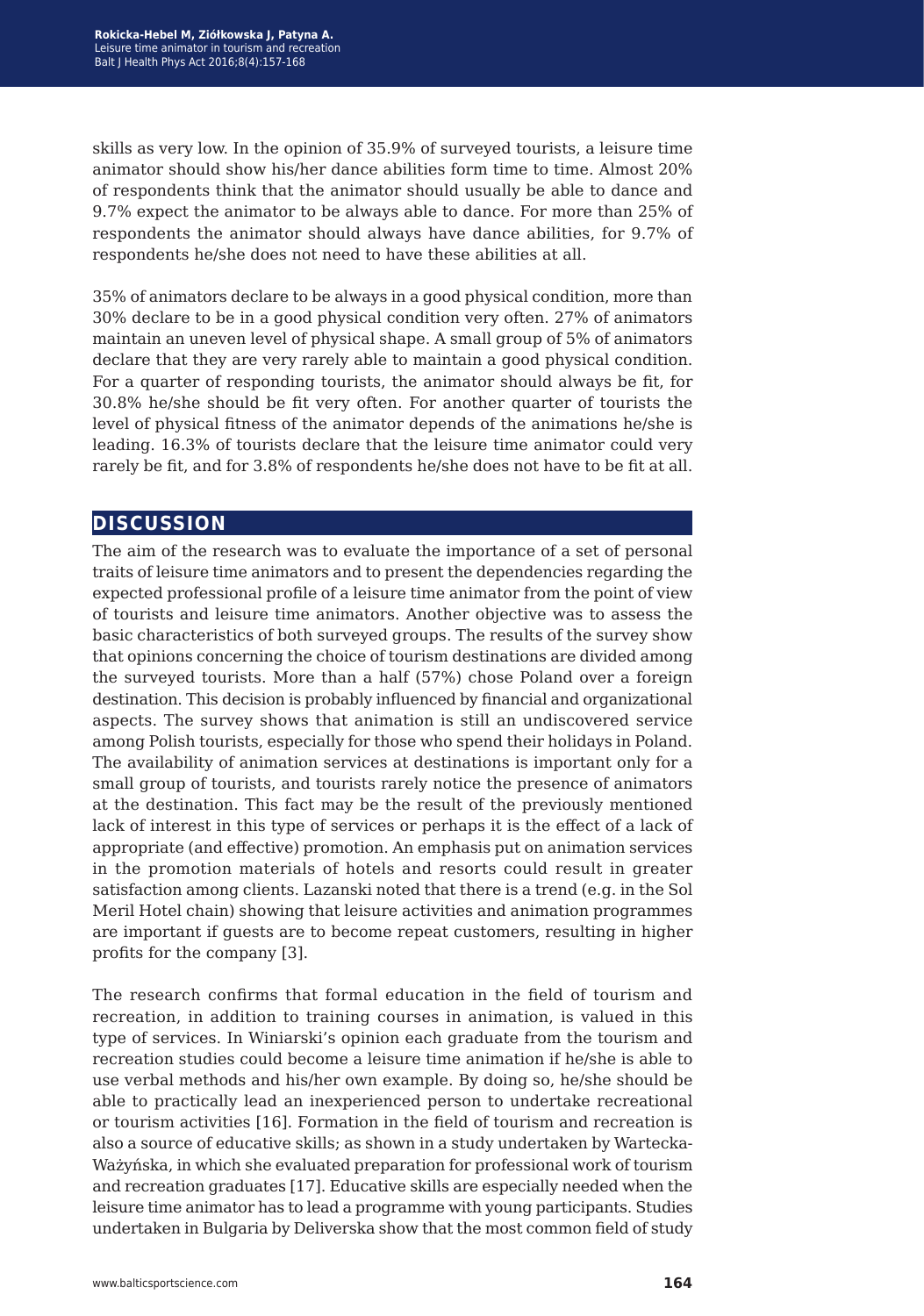among sport animators is Tourism (50%), followed by Economics (20.83%) and Pedagogy (16.67%) [18]. This is confirmed in the present study, where 11% of surveyed animators graduated from pedagogy, and 4% respectively from management and international relations. The same study by Deliverska shows that 20.82% of surveyed sport animators have invested in professional courses: 12.5% trained in animation companies, 16% received training in the sport animation field at universities and 8.18% at college. 42.55% of respondents did not graduate from any professional courses or other forms of education in this field [18]. Cankov and Penkova indicate that competence and training of the animator are the key to high quality animation activities; in addition, excellent teaching and additional training courses are sources of improved qualifications [19].

Results show that tourists have higher expectations concerning leisure time animators' qualities than are the predispositions self-declared by animators (Table 1). This statement refers to the qualities and attitudes always expected. Only the quality of being helpful is ranked higher by the animators than the tourists.

| Type of attitude or quality | Percentage of tourists always expecting<br>the attitude or quality | Percentage of animators declaring to<br>always have the attitude or quality |
|-----------------------------|--------------------------------------------------------------------|-----------------------------------------------------------------------------|
| Smiling attitude            | 75.0                                                               | 51.0                                                                        |
| Open attitude               | 69.2                                                               | 50.0                                                                        |
| Energetic                   | 65.0                                                               | 38.0                                                                        |
| Responsible                 | 64.4                                                               | 57.0                                                                        |
| Being helpful               | 52.0                                                               | 61.0                                                                        |
| Available                   | 38.5                                                               | 33.0                                                                        |

Table 1. Attitudes and qualities of a leisure time animator in the respondents' opinion

Lazanski presented a ranked list of the vital criteria in selecting candidates for the position of a hotel animator. This list includes: personal and professional honesty, sense of humour, service orientation, treating animation as an art, trustworthiness, high emotional intelligence, reasonability, excellent mental and physical health, enthusiasm, organisational abilities, tactics, excellent memory and communication skills [3].

Lazanski underlines that personality is the most important criterion for choosing a candidate. In his opinion, it is possible to gain new knowledge and skills in the other criteria throughout training [20]. Lipičnik confirms that the main human mobilization forces to enable successful achievement are knowledge, abilities and motivation [21].

Professional tasks of an animator are often based on leading different forms of physical recreation, organizing sports games and plays or performing fitness activities like aquafitness or stretching. Regarding vocal and physical abilities, the study shows that among animators there are those who are always ready to sing or dance and those who are never good at this. Thanks to this differentiation in a team of employed animators, each of them can play a different role during the animations. As stated by different researchers [22, 23], aerobic-step is also very popular in hotels and holiday villages and sport animation is gaining importance as well. Surveyed animators declare that they are usually physically fit, and tourists have a similar opinion. In Tekin's opinion,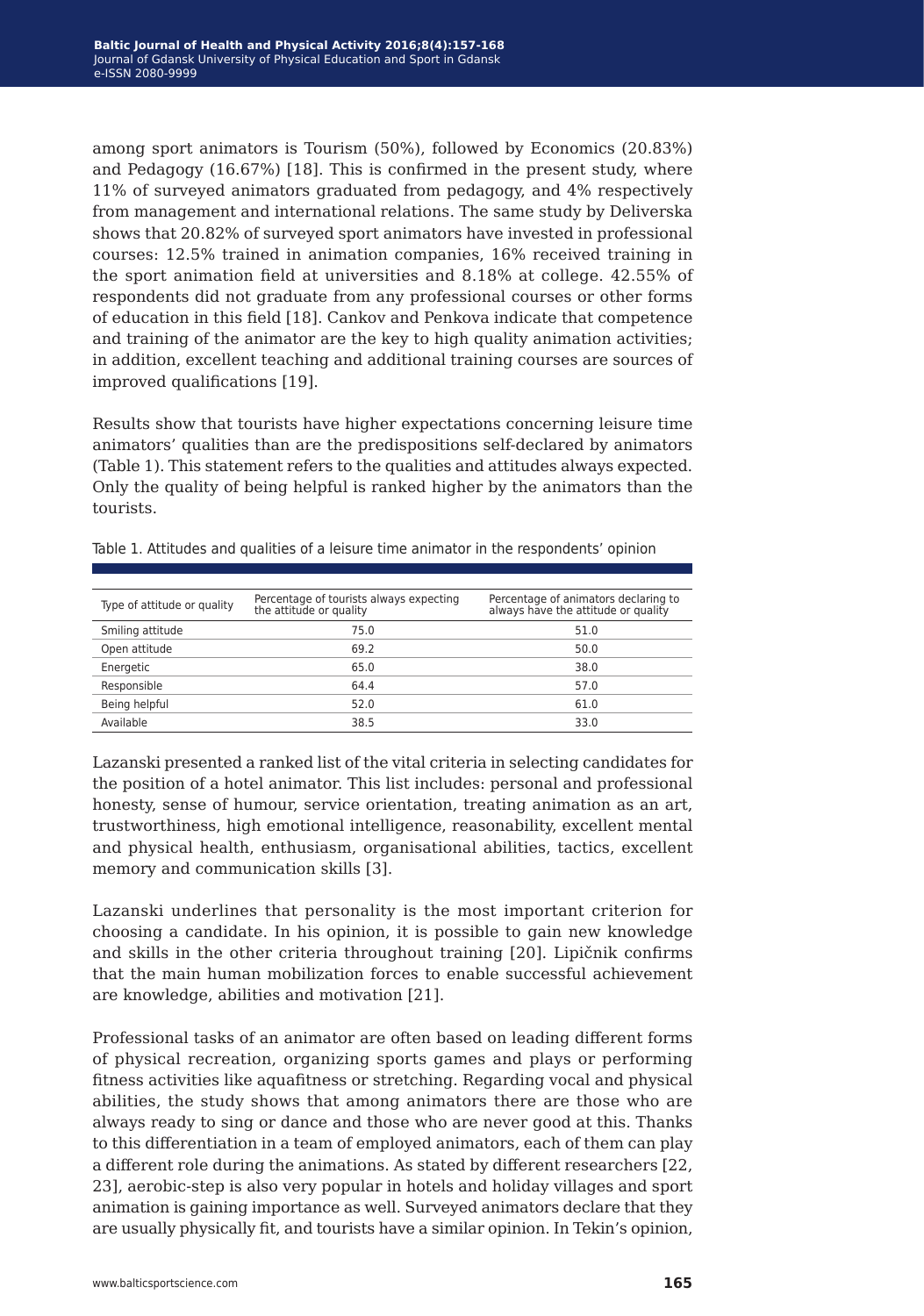recreation if formed by tourism on one side and sport and physical activities on the other, but there is constant interaction and relationship between these forms [24]. Physical activity is a source of positive effects on psychological condition [25], and recreational sports have an especially good influence when getting rid of anxiety and stress [26]. Tekin evokes a survey conducted by the Marriott International indicating that despite the dominant role of traditional beach and sightseeing activities during holidays, for 22% of the respondents it was important to have a chance to participate in sports when choosing a vacation destination [24]. In Brooks's opinion, tourists are satisfied not only with the typical holiday activities like resting, dining-out, sightseeing and sunbathing, but they would also like them to be more diversified. In addition, for many tourists, being on holidays does not mean the necessity to abandon sports or other activities. Including recreational sports in the tourism industry is a key factor when achieving organizational goals [28].

The attitudes and qualities evaluated during the present research might be introduced in a new professional profile model of a leisure time animator (Fig. 1). This new model, together with the evaluation criteria introduced by Lazanski, could help hotel managers in the hiring process of leisure time animators.



Fig. 1. Proposed model of the professional profile of a leisure time animator in hotels

In the proposed model the dominant trait of the animator is leadership; this proposition follows a statement by Costa, Glinia, Goudas and Antoniou [29] that the responsibilities of animation staff in hotel resorts are not restricted to delivering recreation activities. Leisure time animators should support guests in different situations and inspire them to undertake art or sport activities.

Corbaci underlines that the "marketing effects" of resort animation result in changes in the length of stay, room sale increments and increased income from food and beverage sales as an effect of consumer satisfaction (induced by the quality of animation services). Moreover, the image, quality attractiveness and advertisement of a resort destination could also be improved thanks to the provided animations [30]. Van Dooorn points out that "recreational activities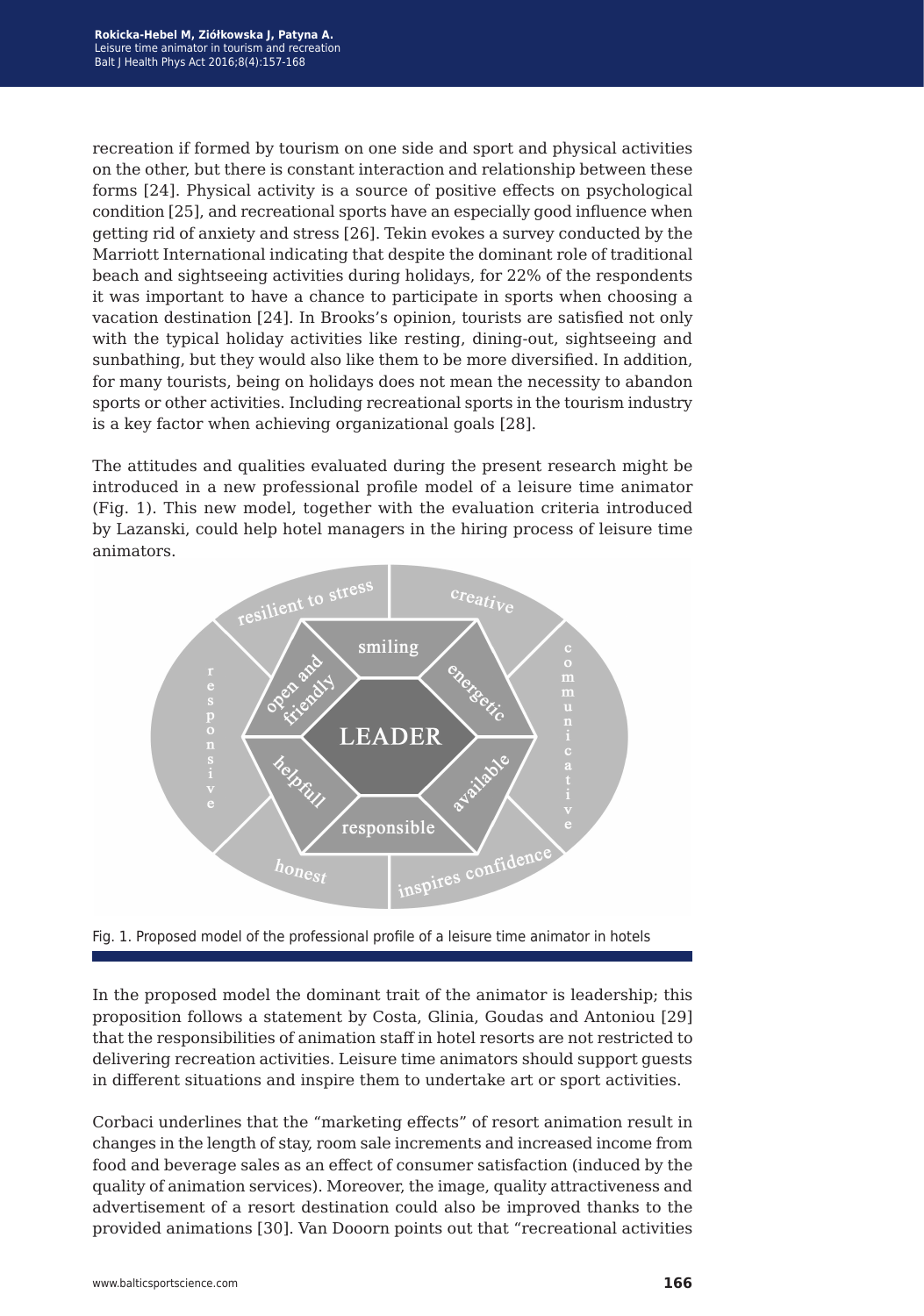are amongst the significant factors affecting the extension of length of stay of tourists" [31].

### **conclusions**

the most desirable professional trait of an animator is "smile", which also means inducing a smile among tourists. To achieve this, the animator needs to be energetic. Animation is a perfect profession for people who like to play the role of leaders; the animator is a "showman", a charismatic person who people tend to follow. Public performances, acting, dancing or singing are not unfamiliar to him. Each animator is expected to be open to others, to see their needs, to be friendly, kind, polite and to have a high level of personal culture. One of the many tasks of animators is to popularize physical activity and encourage guests to be active. It is impossible to perform this task without being dynamic and physically fit. In addition, the animator needs to have an uncommon imagination and be very creative. He also has to know how to use persuasion and how to lead people. Passion and engagement are crucial in the performance of leisure time animation.

Animation services are still a new trend on the Polish tourism market. This situation might be a cause of a poor interest and knowledge tourists have about what animation is and who the leisure time animator is. On the other hand, respondents who participated in recreational activities have positive impressions, which could suggest that there is a great potential in using recreational activities as elements of publicity. It would be advisable for the hotel and destination resort industry in Poland to increase the promotion of leisure time animation activities at the stage of accommodation reservation.

#### **references**

- [1] Litwicka P. Metodyka pracy i technika pracy animatora czasu wolnego [Methodology and technique of the work of a leisure time animator]. Kraków: Proksenia; 2011. Polish.
- [2] Vila A. Organizacije in njihovo okolje [Organizations and their environment]. Kranj: Moderna organizacija, 2000. Slovenian.
- [3] Lazanski TJ. Multi-attribute decision methods of candidate selection for hotel animators based on the Jung-Marston theory, Turistica (College of Tourism, Portorož, Slovenia). 2004;52(3):267-276.
- [4] Finger Benoit C, Gayler B. Animation im Urlaub [Animation on holiday]. Műnchen: Oldenbourg Verlag; 2003.
- [5] Nowakowska A. Tendencje w światowej turystyce u progu XXI wieku [Trends in world tourism at the threshold of the 21st century]. Zeszyty Naukowe AWF w Krakowie nr 78. Kraków: AWF; 1999. Polish.
- [6] Hall CS, Lindzey G. Teorie osobowości [Personality theories]. Warszawa: PWN; 1990,18-20. Polish.
- [7] Bochat T. Turystyka w ponowoczesnym świecie (praktyki turystyczne z perspektywy socjologii codzienności) [Tourism in the post-modern world (tourism practices from the perspective of everyday sociology)] In: Maik W, Marciniak K, editors. Wybrane problemy turystyki i rekreacji. Zeszyty Naukowe Wyższej Szkoły Gospodarki w Bydgoszczy. Tom 7. Bydgoszcz: WSG; 2008, 30. Polish.
- [8] Bączek J.B. Psychologia eventów: pierwszy w Polsce praktyczny podręcznik psychologii dla branży eventowej [Events psychology: the first in Poland practical handbook of psychology for the events industry]. Warszawa: Stageman Polska; 2011, 30. Polish.
- [9] Bączek J.B. Animacja czasu wolnego: praktyczny podręcznik dla animatorów [Leisure time animation: practical handbook for animators]. Warszawa: Stageman Polska; 2011, 8. Polish.
- [10] Tekin A. Sport tourism an animation perspective. Journal of Sport Tourism. 2004;9(4):317-322.
- [11] Tekin A, Zorba E. Effective leadership in sports and recreation organizations. Egitimi ve Spor Bilimleri Dergisi (Ataturk Universitesi Beden). 2001;1(2-3-4),
- [12] Przecławski K. Człowiek a turystyka. Zarys socjologii turystyki [The man and tourism. An outline of tourism sociology]. Kraków: Albis; 1996. Polish.
- [13] Kruczek Z, editor. Obsługa ruchu turystycznego [Tourism movement operations]. Kraków: Proksenia; 2006. Polish.
- [14] Ravkin R. Animacija u turizmu [Animation in tourism]. Ljubljana: Mladinska knjiga; 1989. Slovenian.